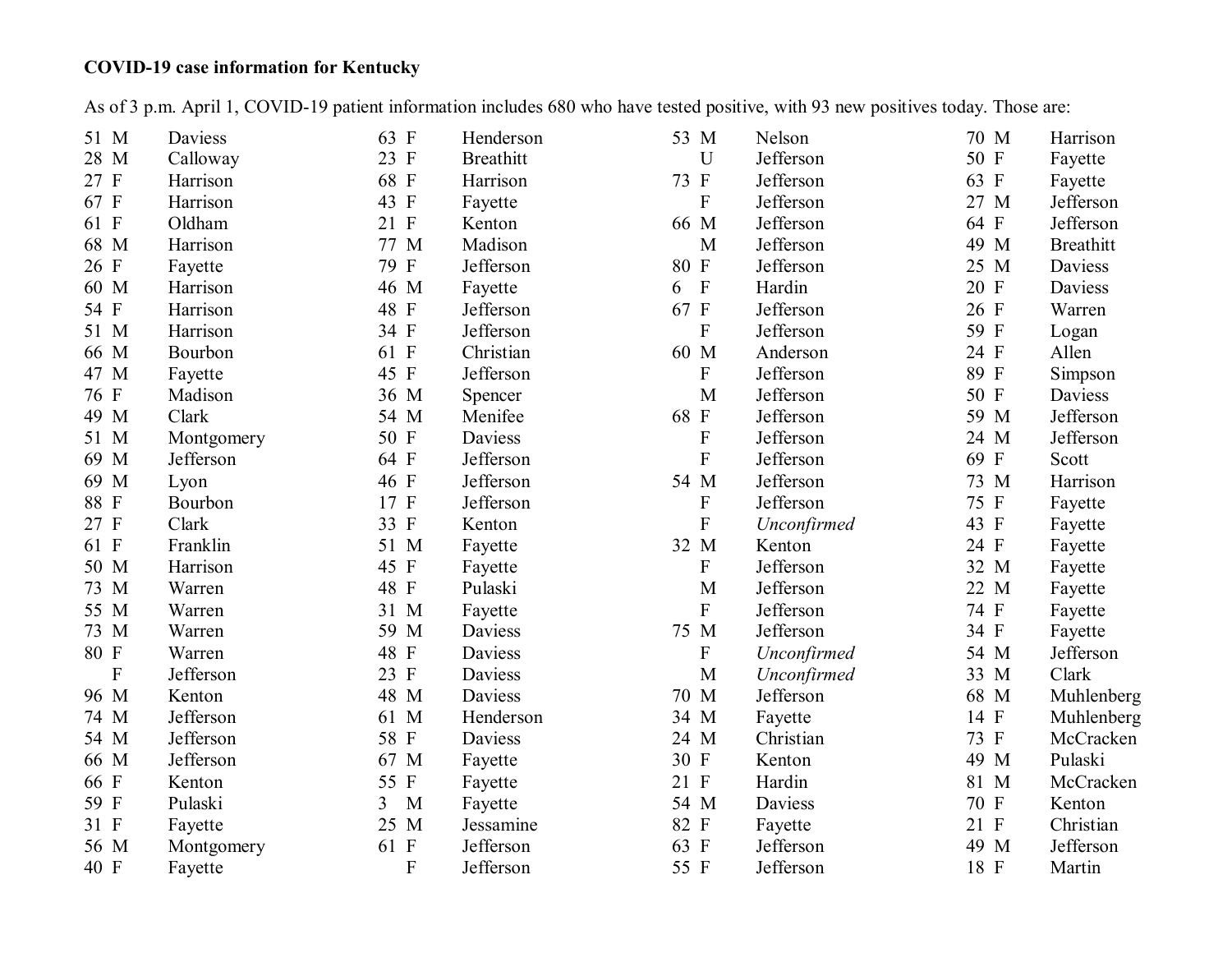| 39 M                      | Kenton     | 25 F | Daviess    | 42 F | Pulaski        | 22 F        | Fayette        |
|---------------------------|------------|------|------------|------|----------------|-------------|----------------|
| 24 M                      | Jessamine  | 74 F | Jefferson  | 77 M | Webster        | 45 M        | Jefferson      |
| 36 F                      | Jefferson  | 50 M | Muhlenberg | 56 M | Union          | 87 M        | Jefferson      |
| 35 M                      | Jefferson  | 22 M | Muhlenberg | 77 M | Fayette        | $\tau$<br>M | Hardin         |
| 23 F                      | Jessamine  | 58 F | Daviess    | 55 M | Fayette        | 47 F        | Pulaski        |
| 39 M                      | Franklin   | 21 M | Daviess    | 58 F | Fayette        | 44 F        | Jefferson      |
| 64 F                      | Pulaski    | 19 M | Grayson    | 69 M | Fayette        | 17 F        | Fayette        |
| 65 F                      | Jefferson  | 42 M | Warren     | 62 F | Fayette        | 78 F        | Jefferson      |
| 46 F                      | Menifee    | 30 M | Warren     | 45 F | Fayette        | 72 F        | Jefferson      |
| 39 M                      | Jefferson  | 42 F | Oldham     | 43 F | Fayette        | 60 M        | Fayette        |
| 26 F                      | Jessamine  | 29 M | Wayne      | 60 M | Jessamine      | 67 M        | <b>Bullitt</b> |
| 52 F                      | Warren     | 65 M | Wayne      | 19 M | Jessamine      | 44 M        | <b>Bullitt</b> |
| M                         | Jefferson  | 73 F | Madison    | 39 M | Boone          | 72 M        | Larue          |
| $\rm F$<br>$\overline{2}$ | Shelby     | 25 F | Warren     | 20 M | Fayette        | 37 M        | Jefferson      |
| M                         | Daviess    | 61 M | Wayne      | 75 F | Jessamine      | 69 F        | Jefferson      |
| 89 M                      | Warren     | 40 F | Simpson    | 57 M | Jefferson      | 54 F        | Jefferson      |
| 49 F                      | Daviess    | 29 F | Fayette    | 56 F | Jefferson      | 56 F        | Woodford       |
| 52 M                      | Daviess    | 46 F | Franklin   | 44 F | Jefferson      | 21 F        | Jessamine      |
| 19 M                      | Fayette    | 58 M | Madison    | 22 F | Jefferson      | 36 F        | Jefferson      |
| 47 F                      | Kenton     | 74 F | Daviess    | 59 M | Jefferson      | 71 F        | Unconfirmed    |
| 76 F                      | Kenton     | 52 F | Mercer     | 69 M | Jefferson      | 60 F        | Unconfirmed    |
| 71 F                      | Fayette    | 57 F | Jefferson  | 30 M | Mason          | 28 F        | Unconfirmed    |
| 64 F                      | Nelson     | 21 F | Calloway   | 39 M | Jefferson      | 34 F        | Warren         |
| 33 M                      | Fayette    | 67 F | Daviess    | 70 F | Jefferson      | 52 M        | Jefferson      |
| $\mathbf F$               | Jefferson  | 46 F | Daviess    | 40 F | Jefferson      | 85 F        | Jefferson      |
| 19 F                      | Fayette    | 37 F | Christian  | 30 F | Jefferson      | 33 F        | Jessamine      |
| 20 F                      | McCreary   | 75 F | Christian  | 53 M | Jefferson      | 61 M        | Campbell       |
| M                         | Jefferson  | 53 F | Christian  | 77 M | Hopkins        | 72 M        | Boone          |
| 53 M                      | Laurel     | 51 M | Jefferson  | 61 F | <b>Bullitt</b> | 31 F        | Scott          |
| 49 M                      | Daviess    | 20 F | Jefferson  | 21 F | Jefferson      | 46 M        | Todd           |
| 22 F                      | Fayette    | 28 F | Harrison   | 66 M | Jefferson      | 69 F        | Woodford       |
| 79 M                      | Simpson    | 43 F | Madison    | 34 F | Simpson        | 73 M        | Jessamine      |
| 33 F                      | Fayette    | 14 M | Madison    | 39 M | Jefferson      | 21 F        | Logan          |
| 32 M                      | Kenton     | 37 F | Boone      | 58 M | Kenton         | 56 F        | Hardin         |
| 62 M                      | Kenton     | 64 M | Fayette    | 39 M | Campbell       | 33 M        | Fayette        |
| 46 F                      | Grayson    | 39 M | Hopkins    | 43 M | Kenton         | 43 M        | Scott          |
| 36 M                      | Muhlenberg | 72 M | Clark      | 78 F | Jefferson      | 42 F        | Daviess        |
| 16 M                      | Muhlenberg | 70 F | Clark      | 60 F | Jefferson      | 47 M        | Pulaski        |
| 37 F                      | Muhlenberg | 53 M | Jessamine  | 19 F | Oldham         | 22 F        | Kenton         |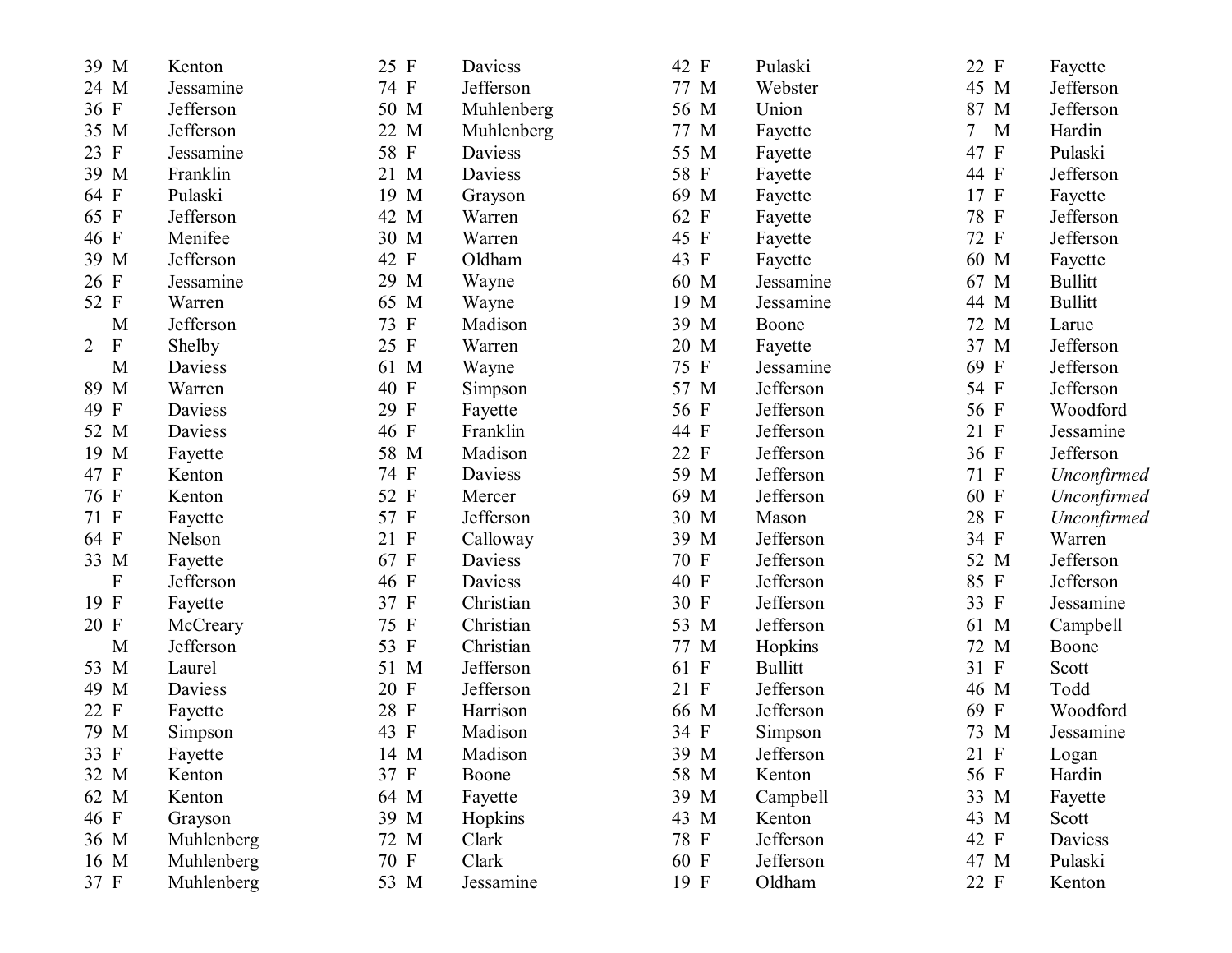| 60 F | Jefferson    | 50 M               | Hopkins        | 32 F | Fayette      | 62 M   | Hopkins        |
|------|--------------|--------------------|----------------|------|--------------|--------|----------------|
| 50 F | Hardin       | 73 F               | Kenton         | 29 F | Fayette      | 37 M   | Fayette        |
| 41 F | Woodford     | 60 M               | Jefferson      | 62 F | Fayette      | 34 M   | Fayette        |
| 62 M | Jefferson    | $\mathbf{F}$<br>60 | Jefferson      | M    | Fayette      | 33 F   | Scott          |
| 47 M | Jefferson    | 84 F               | Jefferson      | 57 M | Shelby       | 71 F   | Fayette        |
| 73 F | Jefferson    | 67 F               | Clark          | 50 F | Jefferson    | 32 M   | Fayette        |
| 36 M | Jefferson    | 61<br>$\mathbf{F}$ | Hopkins        | 55 M | Washington   | 40 F   | Fayette        |
| 70 M | Jefferson    | 40 F               | Hopkins        | 63 F | Fayette      | 84 M   | Jefferson      |
| 65 M | Jefferson    | 26 M               | Hopkins        | 76 M | Breckinridge | 25 M   | Fayette        |
| 54 M | Jefferson    | 23<br>$\mathbf{F}$ | Hopkins        | 57 F | McCracken    | 53 F   | Fayette        |
| 32 F | Jefferson    | 60 F               | Hopkins        | 47 F | Fayette      | 45 M   | Fayette        |
| 69 M | Jefferson    | 39 M               | Hopkins        | 36 F | Fayette      | 36 F   | Fayette        |
| 43 F | Jefferson    | 30<br>$\mathbf M$  | Lawrence       | 46 F | Fayette      | 20 F   | Fayette        |
| 77 M | Franklin     | 21 F               | Jefferson      | 42 M | Jefferson    | 88 F   | Fayette        |
| 58 M | Breckinridge | 65<br>$\mathbf{F}$ | Scott          | 20 M | Fayette      | 74 F   | Fayette        |
| 38 F | Fayette      | 51 F               | Fayette        | 54 F | Fayette      | 22 F   | Boyd           |
| 41 M | Daviess      | 45<br>$\mathbf{F}$ | Kenton         | 51 F | Fayette      | 28 F   | Boyd           |
| 62 F | Daviess      | 67 M               | Jefferson      | 80 F | Jefferson    | 42 F   | Boyd           |
| 73 M | Franklin     | 60 F               | Madison        | 51 M | Jefferson    | 63 F   | Boyd           |
| 36 F | Daviess      | 73 F               | Jefferson      | 37 F | Jefferson    | 64 F   | Calloway       |
| 34 M | Daviess      | 56 F               | Fayette        | 30 F | Franklin     | 45 M   | McCracken      |
| 44 F | Warren       | 66 M               | Fayette        | 52 M | Jefferson    | 24 F   | Fayette        |
| 52 F | Spencer      | 27<br>$\mathbf{F}$ | Hopkins        | 19 M | Jefferson    | 52 F   | <b>Bullitt</b> |
| 81 F | Campbell     | 48 M               | Madison        | 76 F | Hopkins      | 57 M   | <b>Bullitt</b> |
| 56 M | Carroll      | $\mathbf{F}$<br>88 | Fayette        | 79 M | Hopkins      | 40 M   | Warren         |
| 29 F | Fayette      | 27 F               | Boyle          | 62 M | Campbell     | 54 F   | Christian      |
| 73 M | Kenton       | 36 M               | Mercer         | 25 M | Jefferson    | 47 F   | Boone          |
| 61 M | Boone        | 29<br>M            | Fayette        | 79 M | Hopkins      | 60 M   | Clark          |
| 21 F | Nicholas     | 28<br>M            | Fayette        | 63 F | Fayette      | 53 F   | Campbell       |
| 48 M | Daviess      | 59<br>$\mathbf{F}$ | Fayette        | 70 F | Hopkins      | 46 F   | Jefferson      |
| 61 F | Hopkins      | 22<br>$\mathbf{F}$ | Jefferson      | 69 F | Nelson       | 15 F   | Jessamine      |
| 61 M | Jefferson    | 51 F               | Fayette        | 56 F | Taylor       | 31 M   | Marshall       |
| 68 F | Jefferson    | 54 F               | Fayette        | 31 M | Powell       | 74 M   | <b>Bullitt</b> |
| 43 M | Jefferson    | 47 M               | Simpson        | 39 F | Taylor       | 74 M   | Jefferson      |
| 64 F | Fayette      | 69 M               | Barren         | 36 F | Unconfirmed  | 72 F   | Fayette        |
| 63 F | Jefferson    | 32 F               | <b>Bracken</b> | 29 M | Lewis        | 35 M   | Boone          |
| 40 M | Scott        | 89 M               | <b>Butler</b>  | 33 M | Jefferson    | M<br>1 | Unconfirmed    |
| 51 M | Grant        | 48 F               | Jefferson      | 71 F | Jefferson    | 19 F   | Bourbon        |
| 59 M | Hopkins      | 38 F               | Fayette        | 28 F | Kenton       | 58 F   | Woodford       |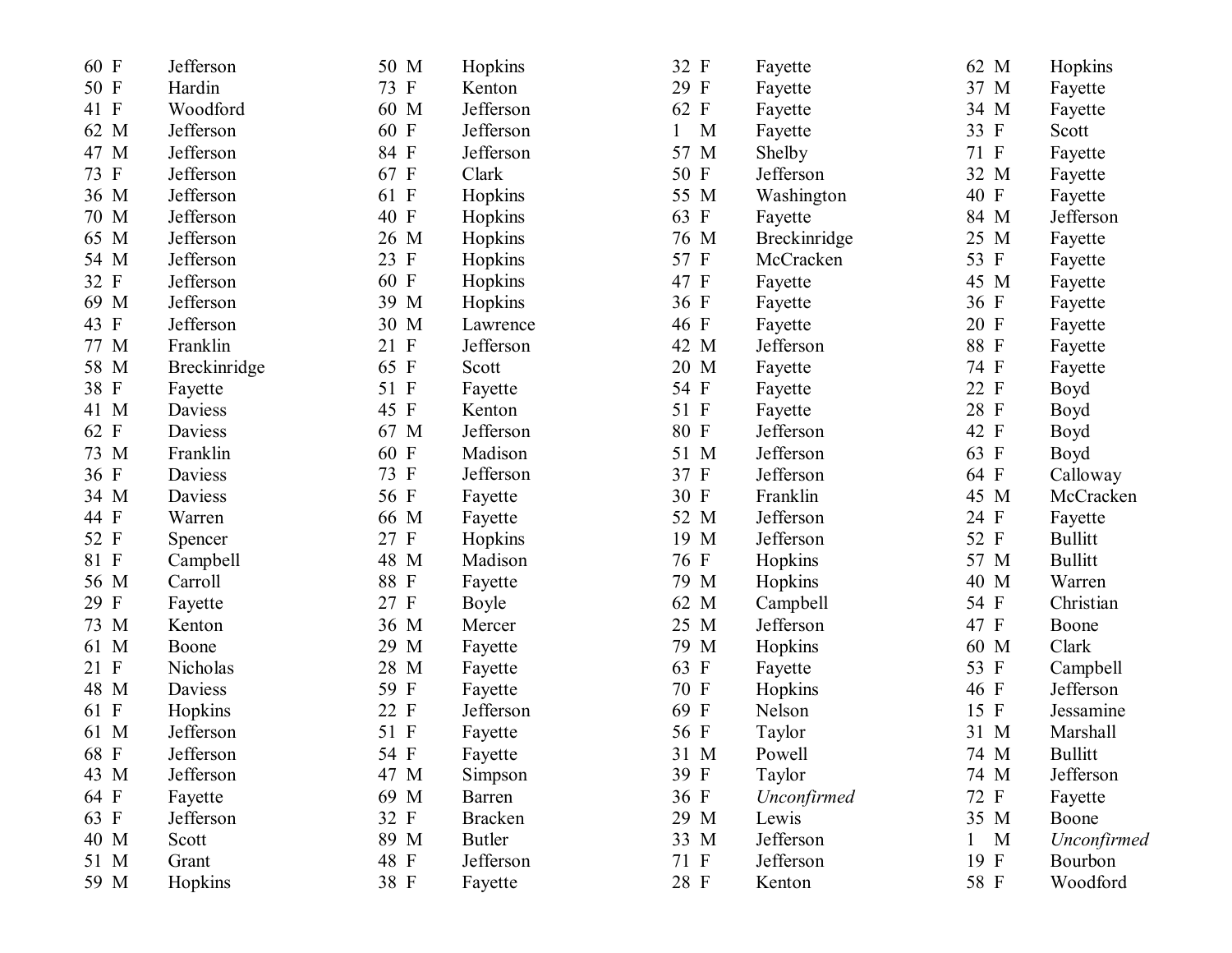| 47 F | Fayette    | 62 M | Jefferson  | 87 F | Jefferson  | 63 F | Daviess         |
|------|------------|------|------------|------|------------|------|-----------------|
| 25 M | Fayette    | 82 F | Henry      | 31 F | Jefferson  | 19 F | Jessamine       |
| 69 M | Fayette    | 36 F | Jefferson  | 23 F | Jefferson  | 33 F | Fayette         |
| 41 F | Woodford   | 49 F | Edmonson   | 63 M | Daviess    | 55 F | Fayette         |
| 30 M | Fayette    | 36 F | Edmonson   | 59 M | Jefferson  | 65 F | Fayette         |
| 73 F | Fayette    | 62 M | Scott      | 54 F | Jefferson  | 51 F | Fayette         |
| 80 M | Marion     | 40 M | Jefferson  | 88 F | Jefferson  | 21 F | Fayette         |
| 53 F | Jefferson  | 38 M | Hopkins    | 70 F | Jefferson  | 64 M | Jefferson       |
| 51 M | Jefferson  | 54 M | Montgomery | 52 F | Jefferson  | 55 M | Jefferson       |
| 24 M | Jefferson  | 33 M | Carroll    | 23 F | Jefferson  | 53 F | Jefferson       |
| 43 M | Jefferson  | 46 M | Hopkins    | 22 F | Jefferson  | 59 F | Fayette         |
| 52 M | Jefferson  | 72 M | Graves     | 47 M | Jefferson  | 70 U | Jefferson       |
| 71 M | Jefferson  | 50 F | Madison    | 59 M | Jefferson  | 37 F | Jefferson       |
| 52 F | Jefferson  | 60 M | Hopkins    | 48 F | Fayette    | 53 F | Fayette         |
| 82 M | Jefferson  | 68 M | Kenton     | 39 F | Jefferson  | 22 F | Fayette         |
| 52 F | Jefferson  | 61 M | Laurel     | 56 F | Hopkins    | 83 F | Jefferson       |
| 78 F | Jefferson  | 33 M | Anderson   | 63 F | Fayette    | 66 M | Fayette         |
| 28 U | Jefferson  | 20 F | McCracken  | 28 F | Jefferson  | 30 M | Fayette         |
| 72 F | Jefferson  | 61 M | Jefferson  | 90 F | Jefferson  | 68 M | Fayette         |
| 69 M | Jefferson  | 62 F | Christian  | 24 F | Shelby     | 36 M | Fayette         |
| 77 F | Jefferson  | 21 F | Woodford   | 33 M | Fayette    | 58 F | Fayette         |
| 29 F | Jefferson  | 56 F | McCracken  | 36 M | Jefferson  | 52 M | Jefferson       |
| 74 F | Jefferson  | 39 F | Jefferson  | 49 M | Jefferson  | 67 F | Jefferson       |
| 66 M | Jefferson  | 59 M | Fayette    | 14 F | Jefferson  | 53 F | Jefferson       |
| 89 F | Jefferson  | 56 F | Jefferson  | 24 F | Jefferson  | 58 M | Boyle           |
| 55 F | Jefferson  | 52 F | Jefferson  | 52 F | Pulaski    | 28 M | Jefferson       |
| 78 F | Jefferson  | 36 F | Jefferson  | 49 F | Muhlenberg | 80 F | Jefferson       |
| 32 F | Jefferson  | 20 M | Jefferson  | 41 F | Jessamine  | 35 M | <b>Marshall</b> |
| 78 M | Jefferson  | 47 M | Jefferson  | 51 M | Jefferson  | 36 F | Pulaski         |
| 54 F | Clark      | 39 F | Jefferson  | 41 F | Jessamine  | 47 F | McCracken       |
| 64 F | Union      | 54 M | Jefferson  | 81 F | Jefferson  | 31 F | Kenton          |
| 56 M | Jefferson  | 24 F | Jefferson  | 34 M | Jefferson  | 46 M | Campbell        |
| 48 F | Hardin     | 29 F | Jefferson  | 53 F | Larue      | 45 F | Boone           |
| 35 M | Rockcastle | 85 F | Jefferson  | 21 F | Fayette    | 26 F | Boone           |
| 70 M | Kenton     | 72 M | Jefferson  | 35 F | Shelby     | 49 M | McCracken       |
| 32 F | Jefferson  | 61 F | Jefferson  | 37 F | Fayette    | 56 F | Jefferson       |
| 59 F | Jefferson  | 18 M | Christian  | 55 F | Hancock    | 60 F | <b>HOPKINS</b>  |
| 81 M | Jefferson  | 26 F | Jefferson  | 67 F | Bourbon    | 69 F | Kenton          |
| 66 M | Campbell   | 61 F | Fayette    | 60 F | Jefferson  | 41 F | Fayette         |